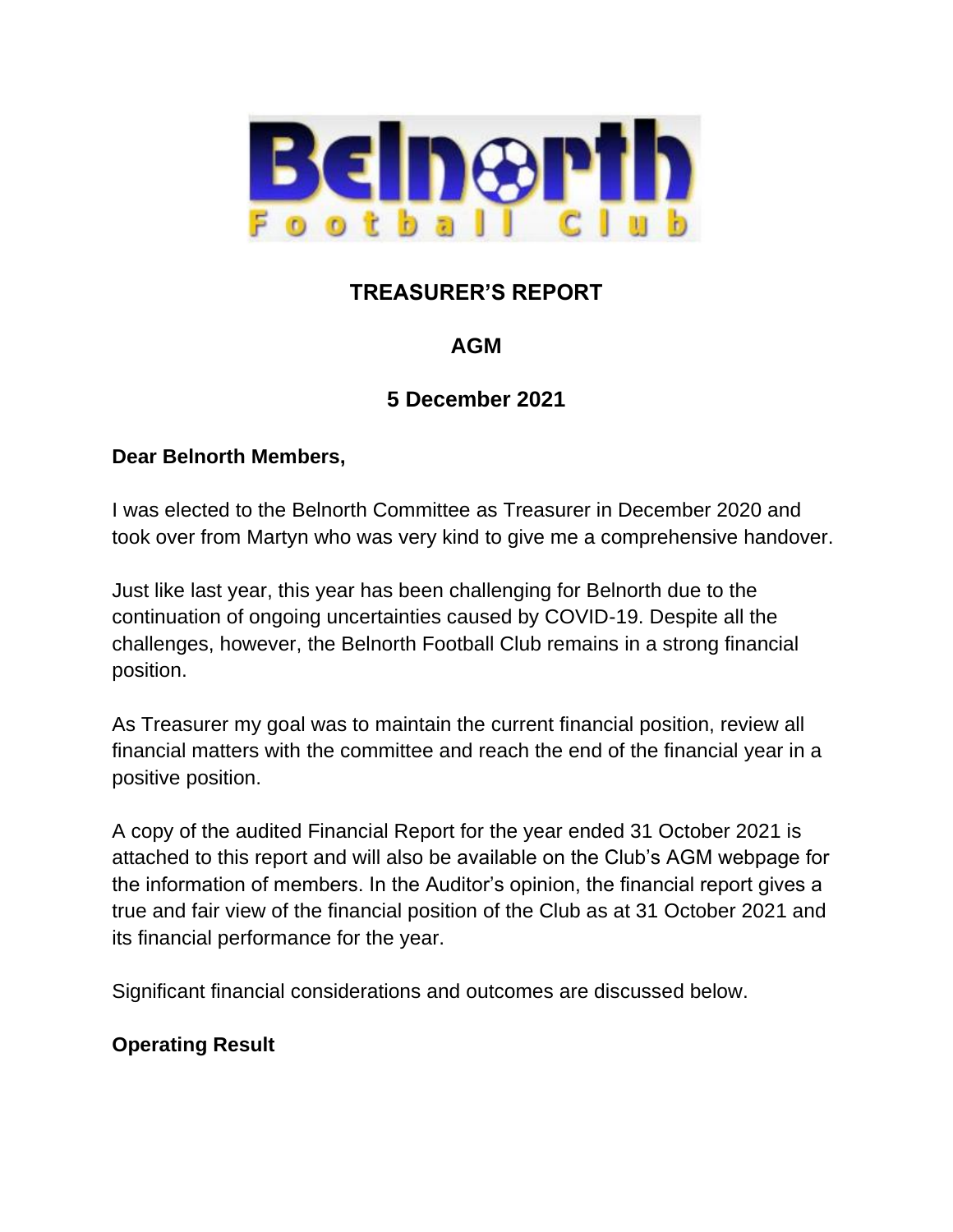Though the financial statements show a profit of \$14,770, the true position is a small operating loss of \$2,824 as two major invoices were received post-closing the books for the financial year. (Trophies \$14,936 and Grounds hire \$2,658). This result is largely attributable to the reduction in net receipts from player registrations in 2021 in comparison to the pre pandemic years. Another factor attributing to this is the purchase of storage containers and new jerseys that were not budgeted for. This year's position is very similar to the previous financial year ended 31 October 2020, where Belnorth reported an operating profit of \$1,292. However, this year's position is vastly different in comparison to the pre pandemic as excepted where the club recorded a profit of \$103,355 in 2019, \$49,618 in 2018 and \$48,446 in 2017.

### **Net Assets**

As at 31 October 2021, Belnorth's net assets amounted to \$523,091, including term deposits totaling \$340,000. The corresponding net asset values in 2020 and 2019 were \$508,322 and \$507,029.

## **Player Registration Fees**

The 2021 Winter Season was cut short due to COVID-19 restrictions and was of a shorter than usual duration. As this was towards the end of the season, it did not have a major impact on registration revenue as we had fewer refund requests than last year.

The 2021 edition of the Belnorth Football Club Summer Football Junior and Senior 6-a-side competitions, which only commenced on November 5, has again proved to be an excellent source of income for the Club. The corresponding 2020 competitions generated a positive cash flow, allowing us to forecast a similar result this year.

#### **Ground Hire**

Grounds hire fee continue to be our biggest expenditure item with \$86,205. The club acknowledges the need to monitor this more closely for any possible